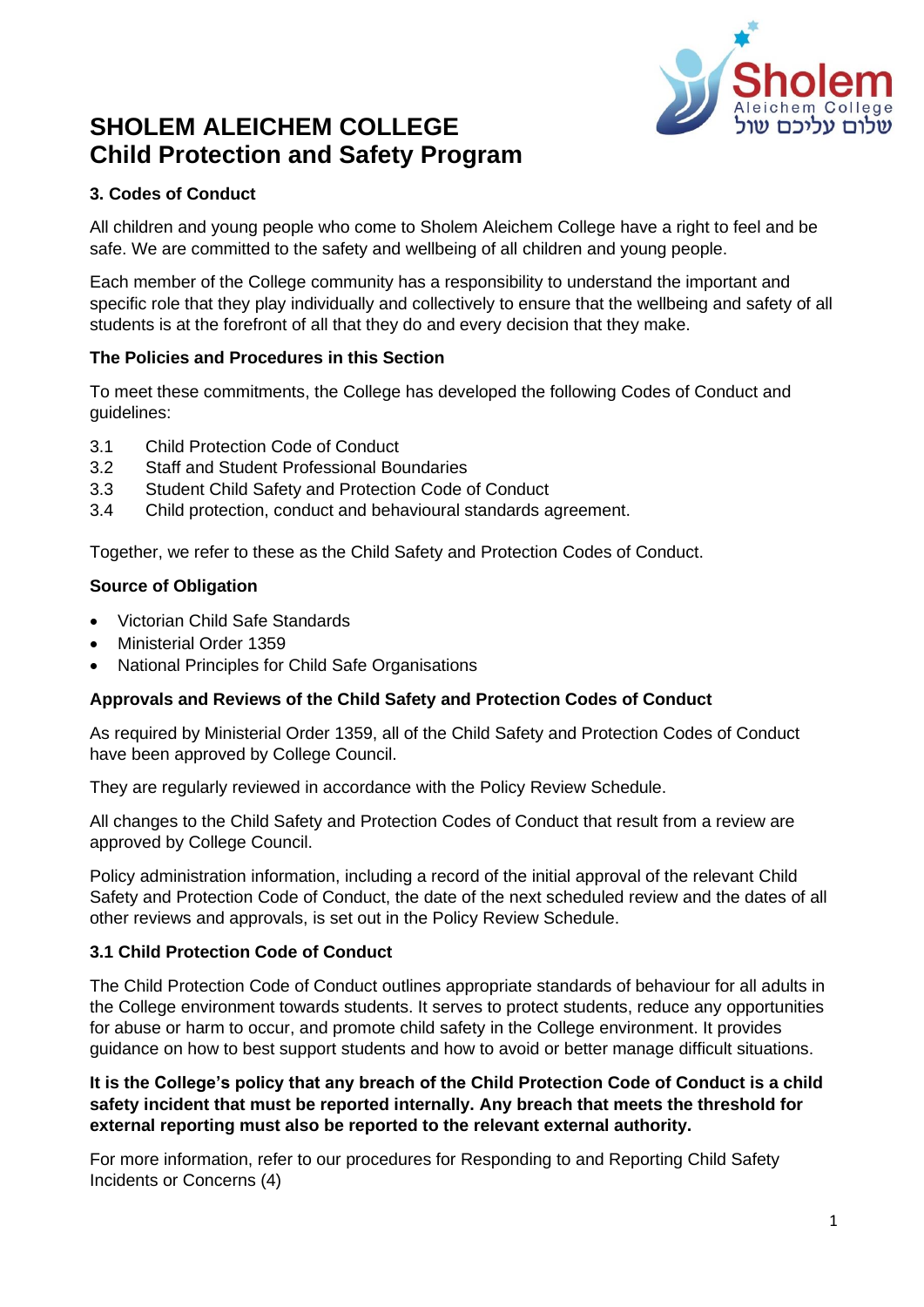The Child Protection Code of Conduct is reviewed annually. College Council has approved the Child Protection Code of Conduct.

The Child Protection Code of Conduct is published on our College Community App, the College website, Online platform and hard copies are available at Reception.

# **3.1.1 Scope**

The Child Protection Code of Conduct applies to adults in the College community including:

- the School Council
- the Principal and the Leadership Team
- all staff members, including non-teaching Staff and temporary or casual Staff
- all Volunteers
- all Contractors
- External Education Providers
- teaching students on placement at the College
- parents/carers and other adult family members of students
- Visitors.

Together referred to as "the College Community" for the purposes of the Child Protection Code of Conduct.

The Child Protection Code of Conduct applies in all College environments. College environments include the following physical, virtual and online places used during or outside school hours:

- a campus of the College
- online or virtual College environments made available or authorised by College Council (or the Principal on its behalf) for use by a student (including email, intranet systems, software applications, collaboration tools and online services)
- other locations provided by the College or through a third-party provider for a student to use, including but not limited to:
	- o camps
	- o sporting events, excursions, competitions and other events.

Certain staff members, Volunteers and Contractors at the College may have other professional or occupational codes of conduct that regulate their profession or occupation. These codes of conduct must be complied with. In the event that the staff member, Volunteer or Contractor considers that there is a conflict between their professional or occupational code of conduct and the Child Protection Code of Conduct in a particular matter, the relevant staff member, Volunteer or Contractor must seek advice from their professional or occupational regulatory body and/or a Child Safety Officer, and must advise the Principal of their proposed course of action.

## **3.1.2 The Child Protection Code of Conduct**

Each member of the College Community is responsible for promoting the safety and wellbeing of students by adhering to the following standards of behaviour:

Do:

- Uphold and act in accordance with Sholem Aleichem College's Child Protection Policy at all times.
- Comply with applicable guidelines published by the College with respect to child safety, such as the Staff and Student Professional Boundaries policy.
- Behave as a positive role model to students.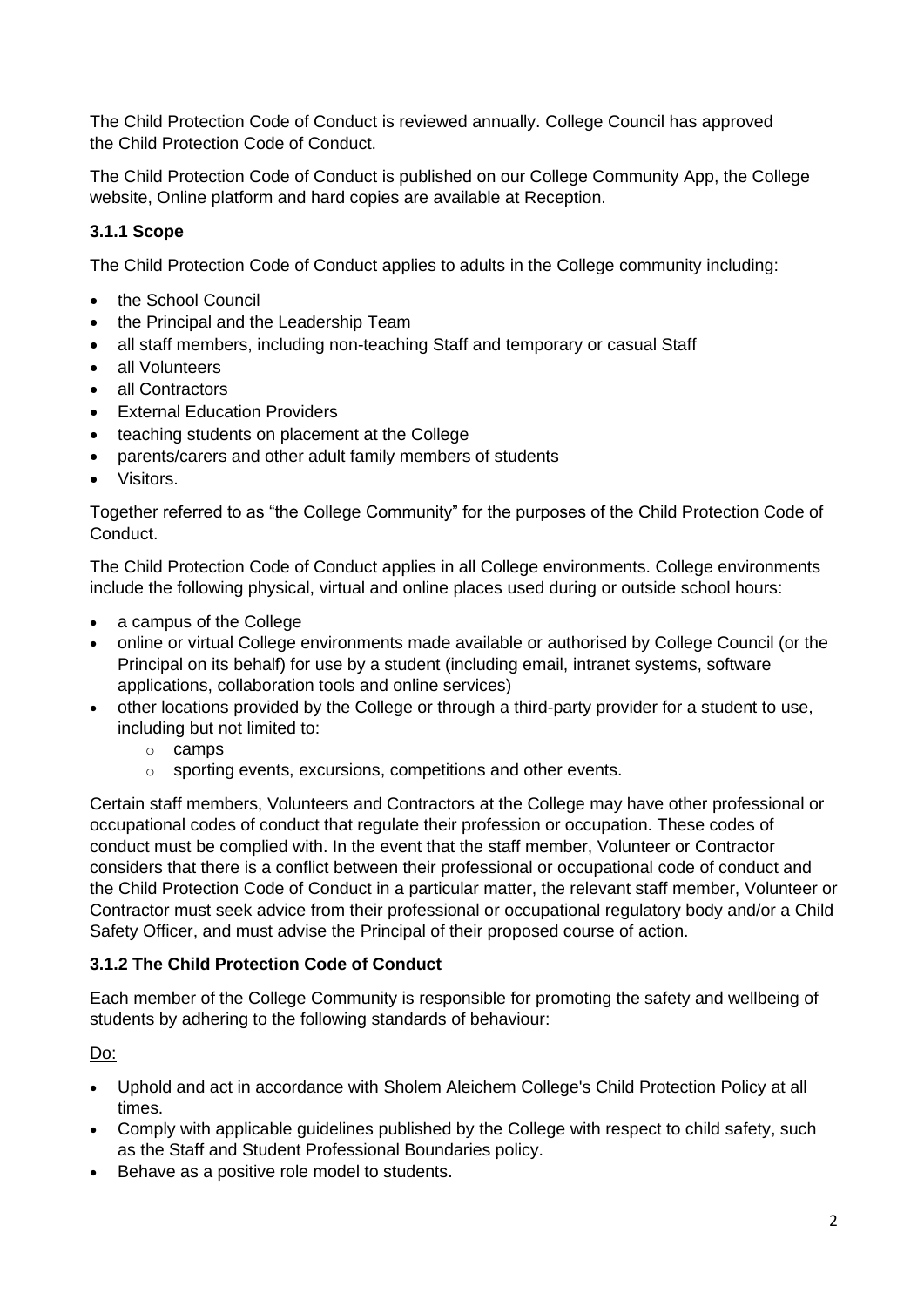- Promote the safety, welfare and wellbeing of students.
- Be vigilant and proactive with regard to student safety and child protection issues.
- Provide age-appropriate supervision for students.
- Treat all students with respect.
- Promote the safety, participation and empowerment of students with disability.
- Promote the cultural safety, participation and empowerment of linguistically and/or culturally diverse students and Aboriginal and Torres Strait Islander students.
- Use positive and affirming language towards students.
- Encourage students to 'have a say' and participate, and then listen to them with respect.
- Respect cultural, religious and political differences.
- Help provide an open, safe and supportive environment for all students to interact, and socialise.
- Intervene when students are engaging in inappropriate bullying behaviour towards others or acting in a humiliating or vilifying way.
- Ensure as far as practicable that adults are not left alone with a child.
- Report any breaches of this Child Protection Code of Conduct.
- Report concerns about child safety to one of the College's Child Safety Officers and ensure that your legal obligations to report child abuse or other harm externally are met.
- Where an allegation of child abuse or other harm is made, ensure as quickly as possible that the student involved is safe.
- Call the Police on 000 if you have immediate concerns for a student's safety.
- Respect the privacy of students and their families and only disclose information to people who have a need to know.

# Do Not:

- Engage in any form of inappropriate behaviour towards students or expose students to such behaviour.
- Engage in prejudicial or oppressive behaviour or use inappropriate language with students.
- Express personal views on cultures, race or sexuality in the presence of students or discriminate against any student based on culture, race, ethnicity or disability.
- Engage in open discussions of an adult nature in the presence of students.
- Engage in any form of sexual conduct with a student including making sexually suggestive comments and sharing sexually suggestive material.
- Engage in inappropriate or unnecessary physical conduct or behaviours including doing things of a personal nature that a student can do for themselves, such as toileting or changing clothes.
- Engage in any form of physical violence towards a student including inappropriately rough physical play.
- Use physical means or corporal punishment to discipline or control a student.
- Engage in any form of behaviour that has the potential to cause a student serious emotional or psychological harm.
- Develop 'special' relationships with students that could be seen as favouritism (for example, the offering of gifts or special treatment for specific students).
- Engage in undisclosed private meetings with a student who is not your own child.
- Engage in activities with a student who is not your own child, outside of school hours and without permission from the student's parent/carer.
- Engage in inappropriate personal communications with a student through any medium, including any online contact or interactions with a student.
- Take or publish (including online) photos, movies or recordings of a student without parental/carer consent.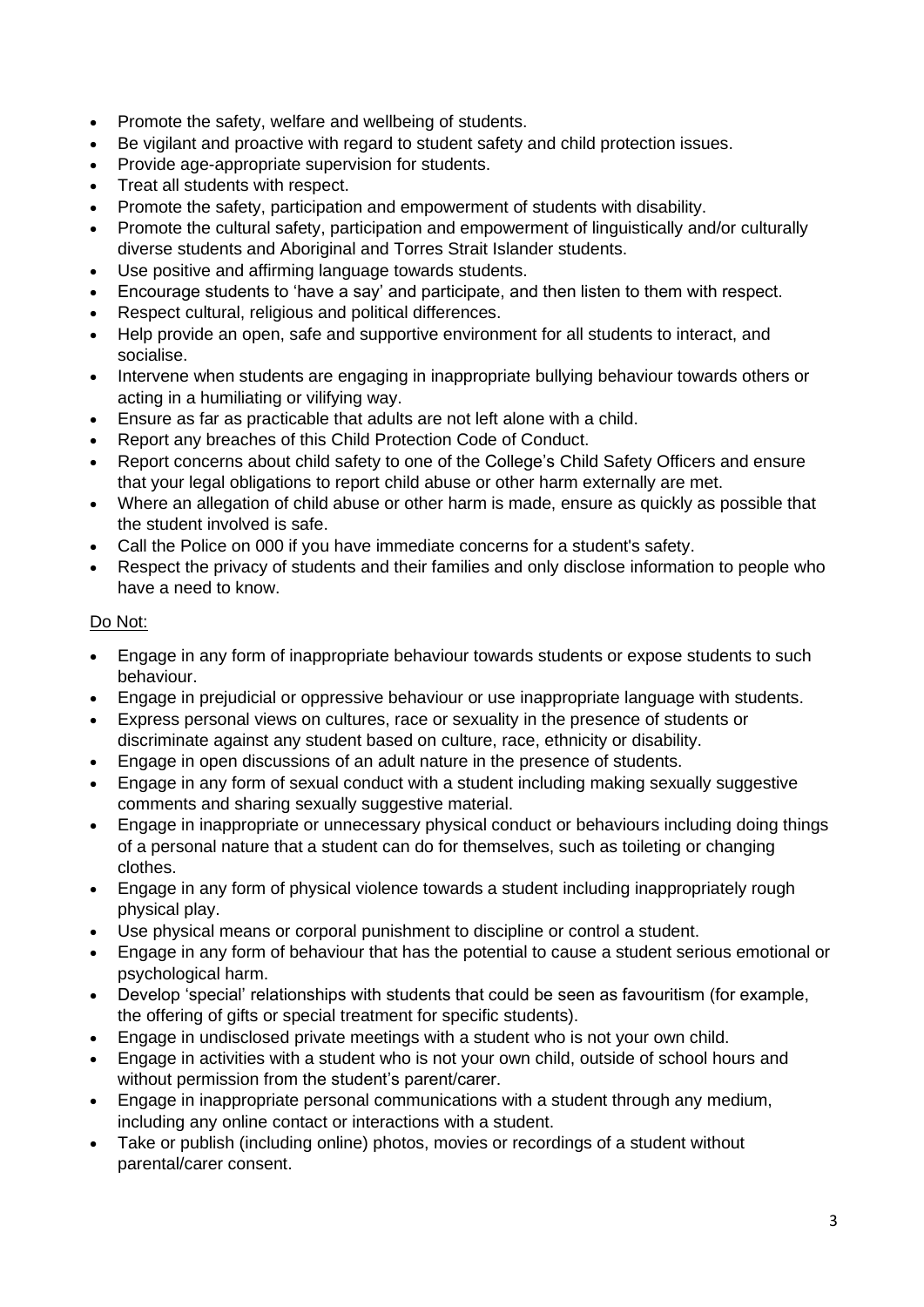- Post identifying information about a student online unless it is necessary for the College's activities or you have consent from the student and/or their parents/guardians. Identifying information includes things such as the student's: full name; age; e-mail address; telephone number; residence; school; or details of a club or group that they may attend.
- Ignore or disregard any suspected or disclosed child abuse or other harm.

#### **3.1.3 Agreement to the Child Protection Code of Conduct**

A copy of the Child Protection Code of Conduct is provided to all Staff, relevant Volunteers and relevant Contractors at induction, or otherwise prior to them commencing work at the College. It is also communicated via refresher training at regular intervals for all Staff.

All Staff, as well as Direct Contact and Regular Volunteers must sign an agreement to adhere to the Child Protection Code of Conduct prior to commencing work at College.

The Child Protection Code of Conduct forms part of the contract between the College and any Direct Contact and Regular Contractors. Therefore, all Direct Contact and Regular Contractors are deemed to have agreed to adhere to the Child Protection Code of Conduct on signing the contract or on commencing work at the College.

A copy of the Child Protection Code of Conduct is provided to parents/carers via the College app, the College website, Online platform and hard copies are available at Reception.

#### **3.1.4 Consequences for Breaching the Child Protection Code of Conduct**

Staff, including the Leadership Team and Principal, Volunteers and Contractors who breach this Code of Conduct may be subject to disciplinary actions that may result in a range of measures including (depending on the severity of the breach):

- remedial education
- counselling
- increased supervision
- the restriction of duties
- appointment to an alternate role
- suspension
- in the case of serious breaches, termination of employment, contract or engagement.

Where any other member of the College Community breaches any obligation, duty or responsibility within our Child Protection Code of Conduct, Sholem Aleichem College will take appropriate action.

#### **3.1.5 Report Any Concerns**

It is the College's policy that any breach of the Child Protection Code of Conduct is a child safety incident. Therefore, all Staff, Direct Contact and Regular Volunteers, and Direct Contact and Regular Contractors who witness, or suspect, any breach of this Code of Conduct must report their concern internally and, if required, also externally.

Staff who, in good faith, make an internal report alleging a breach of the Child Protection Code of Conduct will be protected from victimisation or other adverse consequences.

Our Child Protection and Safety Program includes information for the Leadership Team, Staff, Volunteers and Contractors about how to identify key indicators of child abuse or other harm and how to report child safety incidents or concerns internally. It also contains detailed procedures with respect to the reporting of child safety incidents or concerns to relevant authorities. For more information, refer to our procedures for Responding to and Reporting Child Safety Incidents or Concerns (4).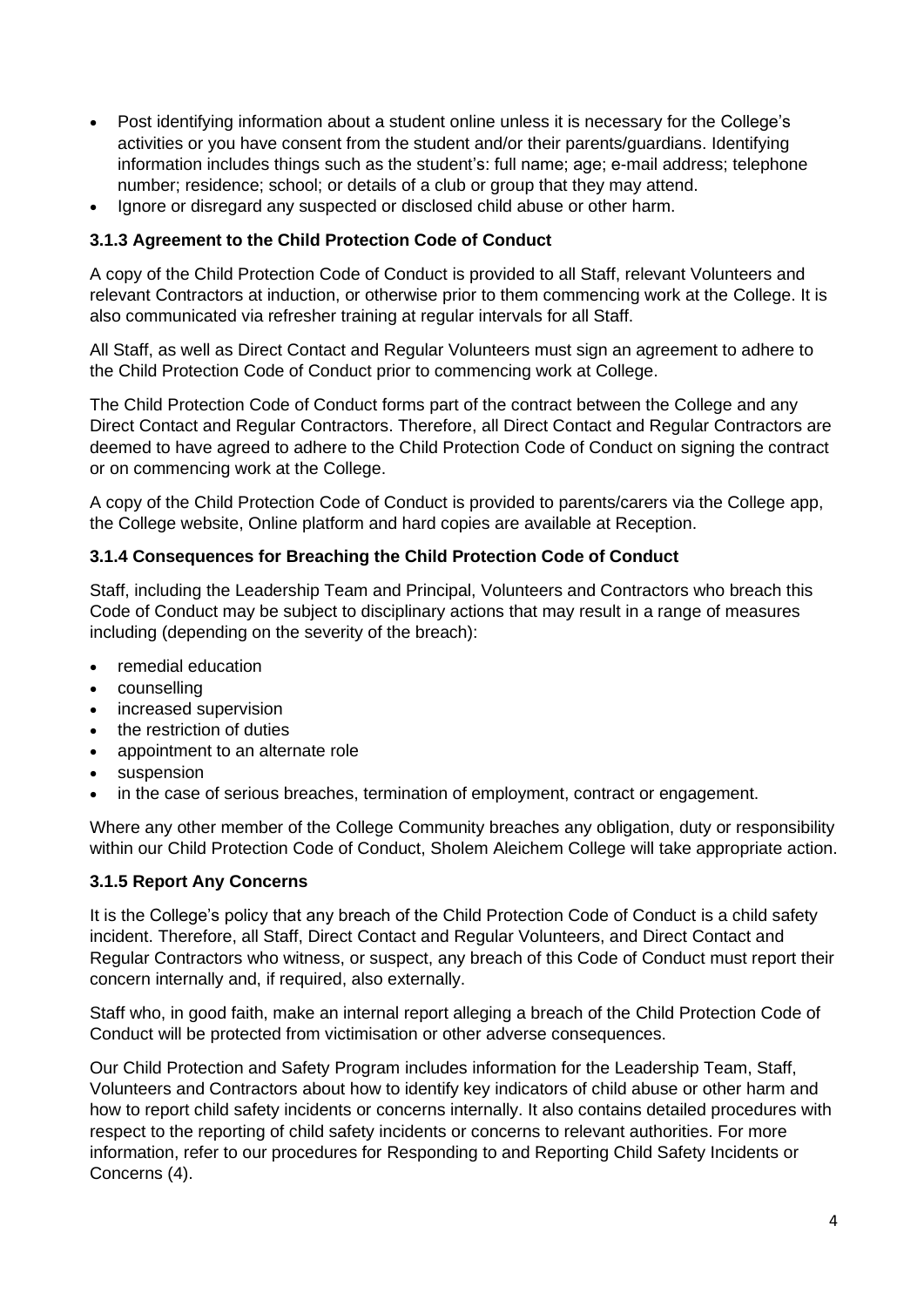Students are provided with information about and encouraged to use multiple pathways to raise child safety incidents or concerns about or at the College, including breaches of the Child Protection Code of Conduct. These include informal and formal ways, an 'anonymous' way, and external child advocacy or child safety organisations. For more information, refer to Child Safety and Protection Complaints Management (7).

Parents/carers, family members or other community members who witness or suspect that there has been a breach of this Code of Conduct, or have concerns that a child or young person associated with the College may be subject to abuse or harm from a member of Staff, a Volunteer or a Contractor, should contact:

the College's Senior Child Safety Officer / Assistant Principal, Con Roubos, by phoning 85273000 or emailing croubos@sholem.vic.edu.au or the Principal

If the concern relates to the Principal, the President of College Council.

Communications will be treated confidentially on a 'need to know basis'.

#### **Whenever there are concerns that a child is in immediate danger, the Police should be contacted on 000.**

## **3.2 Staff and Student Professional Boundaries**

This section applies to all Staff, including the Principal and the Leadership Team, Council member, teaching and non-teaching Staff, Volunteers, Contractors and External Education Providers (together, known as "Staff" for the purposes of this section only).

Sholem Aleichem College Staff hold a unique position of influence, authority, trust and power in relation to students at the College. As such, it is their duty, at all times, to maintain professional boundaries with students.

A breach of Staff and Student Professional Boundaries may in some circumstances be a criminal offence. The Crimes Act 1958 (Vic) includes certain offences for persons, including teachers, Direct Contact Volunteers and Direct Contact Contractors, whose position places them in a position of care, supervision or authority, with a student. For more information, refer to Offences Under the Crimes Act 1958 (Vic).

Teachers registered with the Victorian Institute of Teaching (VIT) must also comply with principles set out in The Victorian Teaching Profession's Code of Conduct (VIT Code of Conduct).

The following policy and guidelines are designed to raise awareness of situations where professional boundary violations may occur and some strategies to minimise the risk of boundary violations. The practice of protective behaviours at all times will also reduce the possibility of vexatious claims being brought against Staff.

## **3.2.1 Sholem Aleichem College's Staff and Student Professional Boundaries Policy**

Sholem Aleichem College is committed to providing a safe physical, virtual and emotional environment where all of our students are respected and treated with dignity in an appropriate professional and caring manner, the risk of child abuse is minimised and a safe and supportive child safe environment is maintained.

It is our policy that:

- Staff exercise their responsibilities in a way that recognises professional boundaries with regard to their relationships with students at all times
- Staff identify, discourage and reject any advances of a sexual nature initiated by a student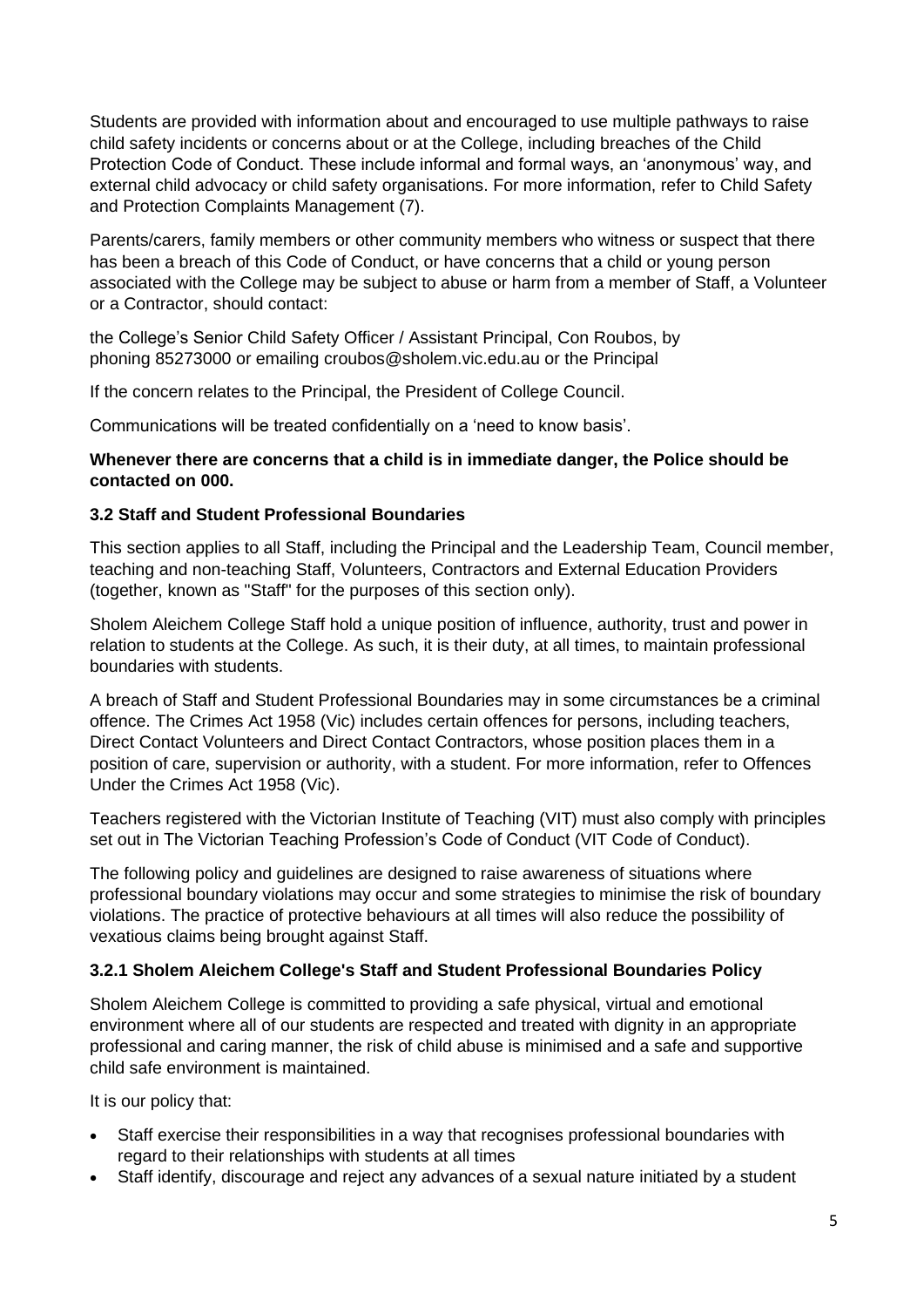- Staff interaction with students is professional at all times, including inside and outside of school hours
- conflict of interest issues must be reported to the Principal, or Assistant Principal as soon as practicable
- equal learning opportunities are given to each student without discrimination
- appropriate consequences will be applied to Staff who breach professional boundaries.

It is the College's policy that any breach of Staff and Student Professional Boundaries is a child safety incident that must be reported internally. Any breach that meets the threshold for external reporting must also be reported to the relevant external authority. For more information, refer to our procedures for Responding to and Reporting Child Safety Incidents or Concerns (4).

## **3.2.2 What are Professional Boundaries?**

Professional boundaries are parameters that describe the limits of a relationship in circumstances where one person (a student) entrusts their welfare and safety to another person (a staff member), in circumstances where a power imbalance exists.

The fact that Staff are in a unique position of trust, care, authority and influence with students means that there is always an inherent power imbalance that exists between them. It also means that professional boundaries must be established, maintained and respected at all times.

In most cases this power imbalance is clear, however, sometimes it may be more difficult to recognise especially for younger Staff who may only be a few years older than their students.

The following guidelines are not exhaustive, and given that sometimes 'grey areas' may occur, it is expected that all Staff (no matter their age or experience) use their own good judgment, think very carefully about the implications and potential consequences of engaging in certain behaviours with students, and always err on the side of caution.

When unsure about whether professional boundaries are being, or have been, breached, ask yourself:

- Would I modify my behaviour if a colleague was present?
- How would I feel about explaining my actions at a staff meeting, to the Principal, or to parents/carers?
- Am I sharing information for the student's benefit, or for my benefit?
- Am I dealing with this student differently from others in similar circumstances?
- Is my language or demeanour different from normal when dealing with this particular student?

#### **3.2.3 Intimate Relationships**

Staff must not initiate or develop a relationship with any student that has, or can be misinterpreted as having, a romantic or sexual, rather than professional, basis. This is regardless of whether the relationship is consensual, non-consensual, or condoned by parents/carers.

Such relationships have a negative impact on the teaching and learning of students and colleagues and may carry a serious reputational risk for the staff member and, in turn, the College.

The professional relationship of Staff and students may be breached by:

- flirtatious behaviour or dating
- development of an intimate personal relationship
- sexual relations
- the use of sexual innuendo, inappropriate language and/or material with students
- unwarranted and inappropriate touching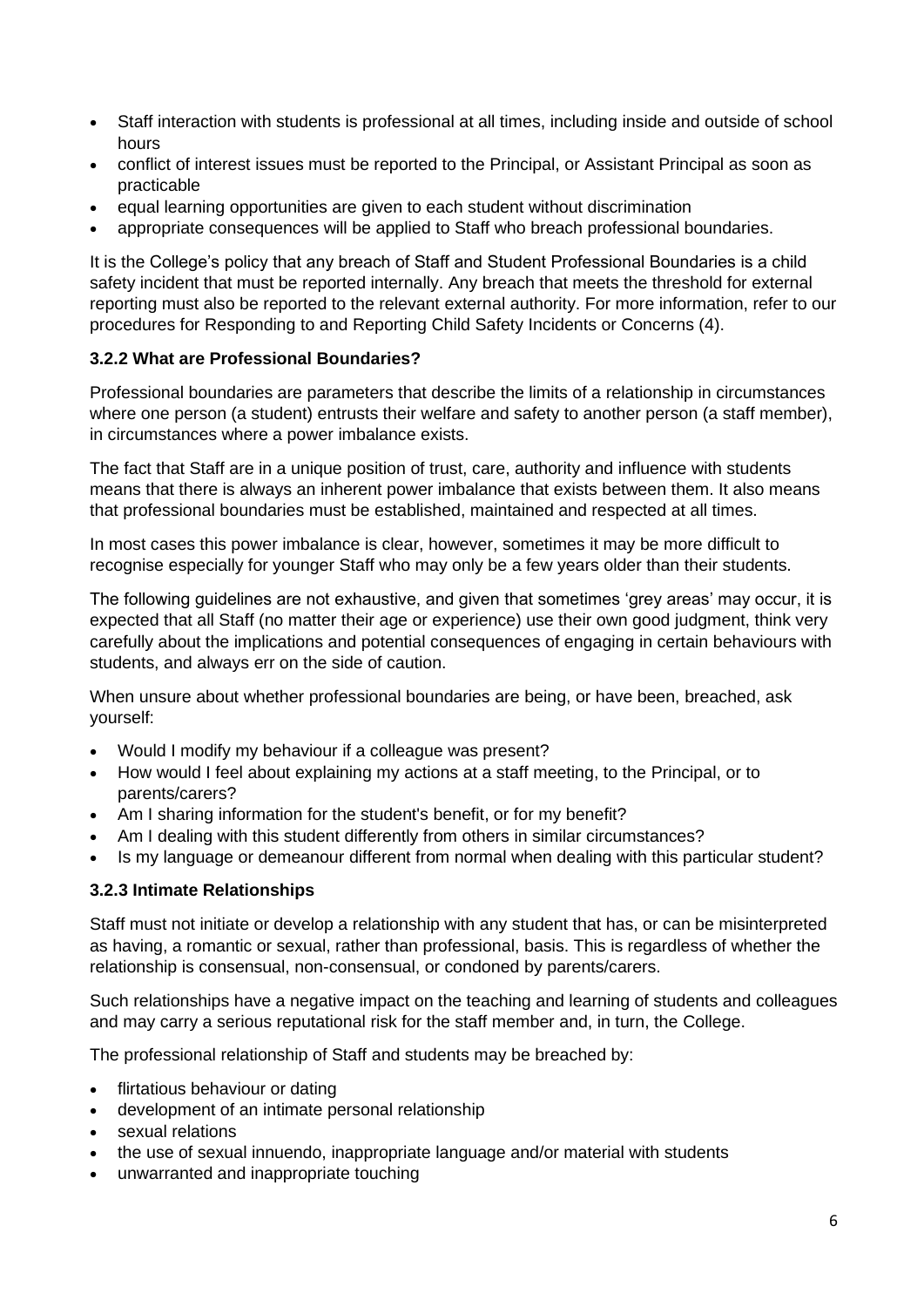- unwarranted and inappropriate filming or photography
- deliberate exposure to sexual behaviour of others (e.g. pornography)
- having intimate contact without a valid context via written or electronic means (e.g. email, letters, telephone, text messages, social media sites or chatrooms)
- going out, whether alone or in company, to social events such as the movies or dinner
- exchanging gifts of a personal nature that encourages the formation of an intimate relationship.

## **3.2.4 Relationships with Former Students**

The imbalance of power and authority that exists in the Staff/student relationship does not end after the student finishes their schooling. Staff should not assume that they will be protected from disciplinary action by claiming that a relationship began only after the student left the College as there may be a reasonable belief that the emotional intimacy of the relationship developed while the Staff/student relationship existed.

The College will investigate any complaint that a staff member has abused their position and acted unprofessionally by engaging in a relationship with a former student. In considering whether there has been a breach of professional boundaries, the College may take the following factors into account:

- the nature of the relationship, including its closeness, dependence and significance
- the length of the relationship while the former student was attending the College
- any conduct the staff member undertook which gives cause for concern
- the length of time that has passed between when the person was a student at the College and the commencement of the relationship.

By ensuring that their relationships with Sholem Aleichem College students do not breach Staff and Student Professional Boundaries, a staff member who subsequently forms a relationship with a former student will be less likely to be considered to have breached professional boundaries in relation to that former student, provided that the former student is at least 18 years old and at least two years have passed between the time when the former student concluded their senior secondary schooling and the commencement of the relationship.

## **3.2.5 Personal Relationships**

Staff must not initiate or develop a relationship with any student that is or can be perceived or misinterpreted as having a personal rather than professional element. This is regardless of whether the relationship is consensual, non-consensual, or condoned by parents or carers.

It is the student's perception of staff behaviour and not the intention of the staff member that is important.

An established and expected professional relationship between Staff and students may be compromised by Staff:

- attending parties or socialising with students outside of organised College events (without parental/carer permission)
- sharing personal details about their private lives with students
- meeting with students outside of school hours without permission from the College.

Staff must recognise at all times that their role is not to be a "friend" or "parent" to a student.

## **3.2.6 Fair Learning Opportunities**

The focus of teaching is effective student learning and as such teachers are expected to support their students with their professional expertise so as to offer them the best education in their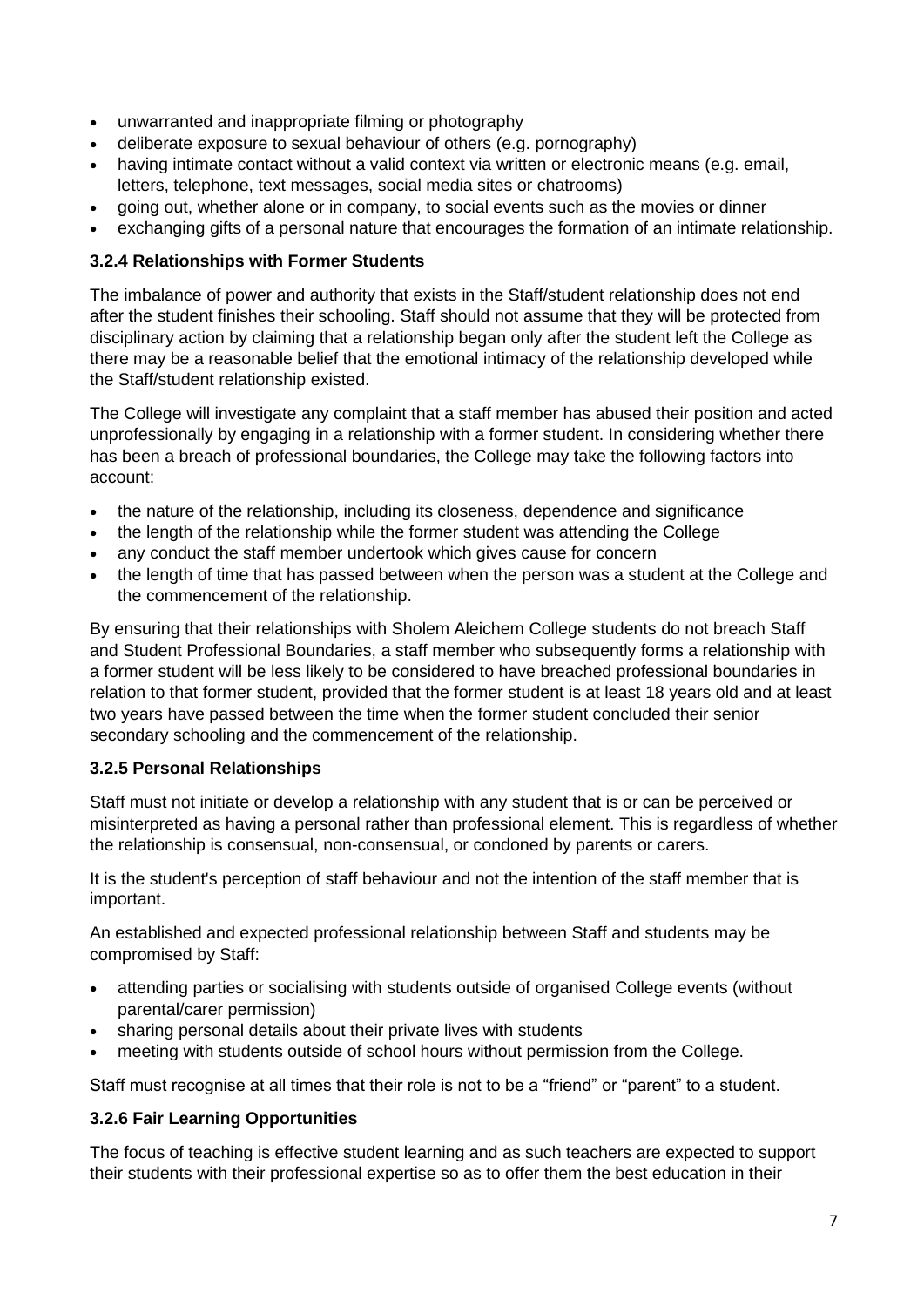individual circumstances. The quality of teaching and learning between teachers and students characterises their relationship.

Teachers should demonstrate their commitment to student learning by:

- maintaining a safe and challenging learning environment that promotes mutual respect
- recognising and developing each student's abilities, skills, and talents by catering to their individual abilities and respecting their individual differences
- encouraging students to develop and reflect on their own values
- interacting with students without bias
- not engaging in preferential treatment
- not discriminating against any student on the basis of race, sex, sexuality, disability or religious or political conviction
- always making decisions in students' best interests.

## **3.2.7 Electronic Communications between Staff and Students**

It is expected that all Staff at the College will adhere to the following guidelines:

- all use of technology should be for educational purposes or for the organisation of co-curricular activities
- all email communication between Staff and students should be via the College email system and College's online platform and reflect a professional Staff/student relationship
- Staff should not communicate with students via text message where it is not in a professional context
- Staff should not give out their personal telephone numbers or social media contact details
- Staff are not to accept or request students as 'friends' on social media or otherwise use social media to communicate in any way that is not condoned or approved by the College
- Staff should not exchange personal pictures with a student
- any student personal contact numbers or other personal contact details made available to the College should only be used for College communications.

## **3.2.8 Physical Contact with Students**

All Staff should be aware that situations may arise that can be perceived in a manner that was not intended. For this reason, all Staff at the College should adhere to the following guidelines for contact with students both in and outside of College grounds:

- Staff should avoid unnecessary physical contact with students
- minimal, non-lingering, non-gratuitous physical contact in the context of the situation is acceptable (e.g. congratulatory pat on the back or handshake)
- contact for sport, drama, concert and dance instruction is acceptable in a class situation but not in a 1:1 situation. If physical contact is required for specific technical instructions, it must be brief and only with the consent of the student. Note that a student may withdraw consent for this contact either verbally or gesturally and Staff must remain vigilant while engaging in necessary contact situations. Once consent has been withdrawn no further contact can be or should be made.

## **3.2.9 Off-Campus Excursions and Camps**

During off-campus excursions or camps, the same physical contact guidelines apply as well as the following: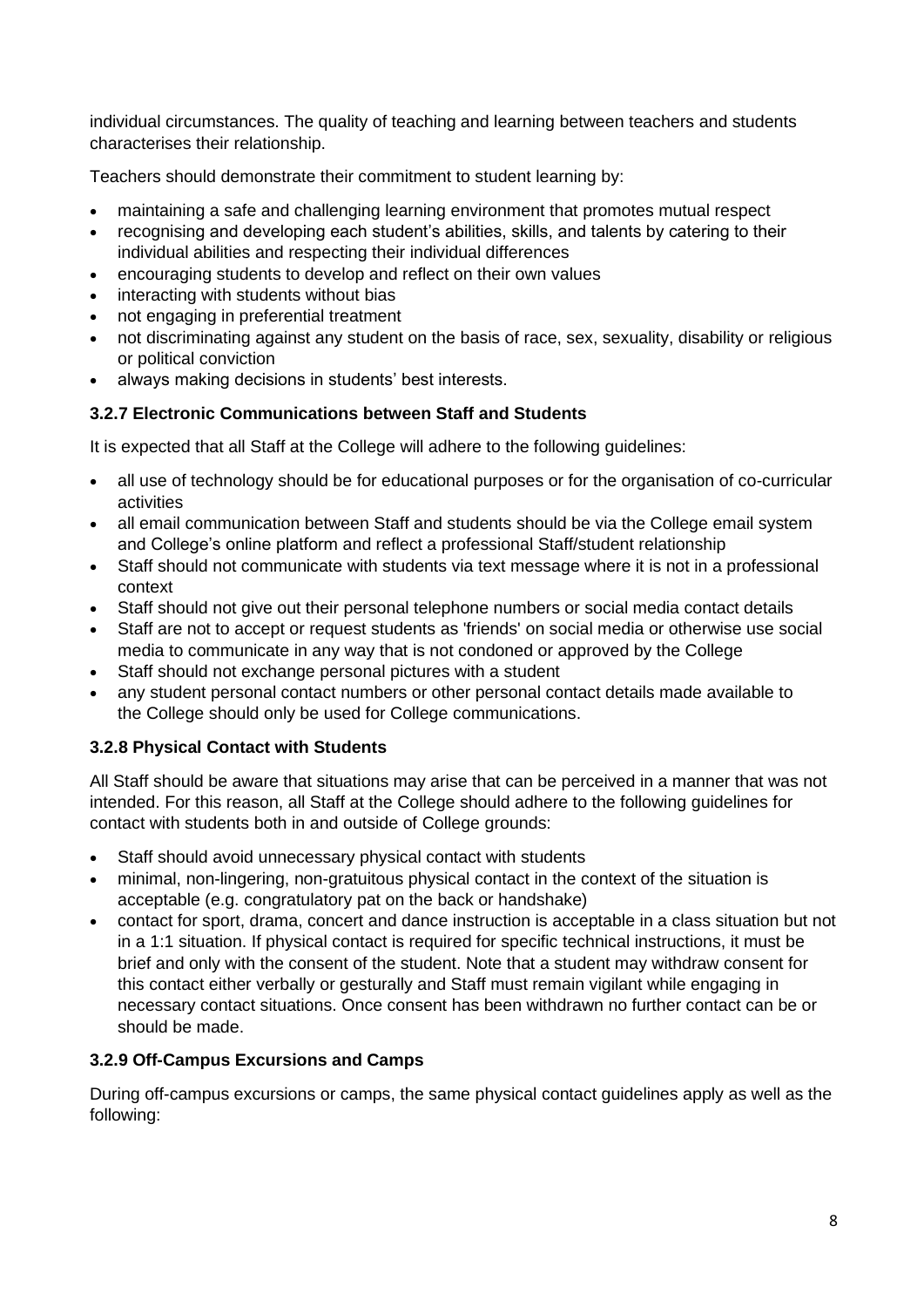- checking of sleeping arrangements, or supervising of students changing should be done, where possible, with another staff member present and always in a manner that respects students' privacy and personal space
- always knock and advise of presence prior to entering a bedroom or dormitory
- ensure that while in a bedroom or dormitory a strict Staff/student relationship is upheld and that inappropriate behaviour, such as sitting on a student's bed, is not undertaken.

## **3.2.10 Managing Conflicts of Interest**

Where personal relationships with students such as family relationships and close friendship networks exist, questions of conflicts of interest may arise.

This may be more prevalent in our community where professional boundaries may be tested due to the nature and size of the community. In these circumstances, Staff need to be far more diligent in developing and maintaining these boundaries.

Where a staff member feels that a conflict of interest may exist, they should notify the Principal, or the Council President if the conflict involves the Principal, and arrangements should be implemented to avoid the conflict situation if possible. For example, the teaching of students by a staff member with a conflict should be avoided.

Any significant decisions relating to these students in the College (such as the appointment of classes or selection in sports teams) should be referred to another staff member and endorsed by a Head of Department.

## **3.2.11 Declarations of Staff/Student Interactions**

To enable the College to be aware of appropriate and inappropriate interactions between Staff and students, it is Sholem Aleichem College's policy that all Staff are encouraged to declare any interactions with students outside the College context. These interactions may include situations where the staff member is:

- related to the student
- friends with the student's parents or family
- given parental consent to interact with the student for academic purposes outside of school hours and the parent/carer has notified the College.

Declarations by Staff about a relationship with students and their families outside of the College context or about interactions that occur with the consent of the parent/carer must be verified by the parent/carer of the student to the Principal.

#### **3.2.12 Staff Responsibilities**

All Staff must:

- follow the quidelines as set out in this Policy
- immediately report any conflicts of interest
- remove themselves from decision-making where a conflict has been identified.

#### **3.2.13 Consequences for Breaching the Staff and Student Professional Boundaries Policy**

Where a staff member breaches this Policy, Sholem Aleichem College may take disciplinary action that may include (depending on the severity of the breach):

- remedial education
- counselling
- increased supervision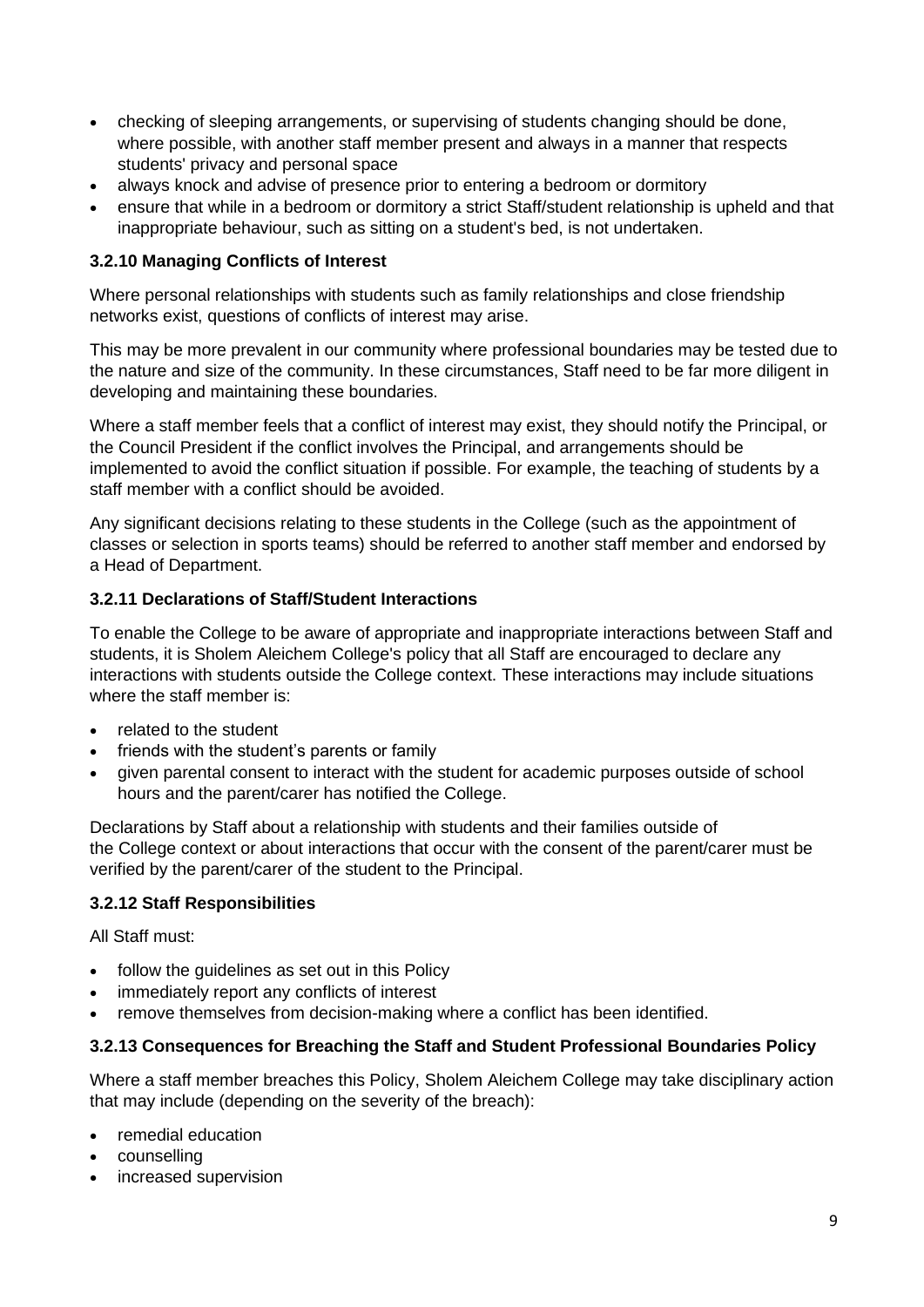- the restriction of duties
- suspension or
- in the case of serious breaches, termination of employment, contract or engagement.

## **3.2.14 Implementation**

These guidelines are implemented through a combination of:

- staff training and development in professional conduct
- student and parent/carer education and information
- effective management of teachers engaging in inappropriate relationships with students
- effective management of conflicts of interest
- effective communication and incident notification procedures
- effective record keeping procedures
- initiation of corrective actions where necessary

## **3.2.15 Report Any Concerns**

It is the College's policy that any breach of this Professional Boundaries Policy is a child safety incident. Therefore, all Staff, Direct Contact and Regular Volunteers, and Direct Contact and Regular Contractors who witness, or suspect, any breach of professional boundaries must report their concern internally and, if required, also externally.

Our Child Protection and Safety Program includes information for Staff, Volunteers and Contractors as to how to identify key indicators of child abuse or other harm and how to report child safety concerns internally. It also contains detailed procedures with respect to the reporting of child safety incidents or concerns to relevant authorities. For more information, refer to our procedures for Responding to and Reporting Child Safety Incidents or Concerns (4).

Students are provided with information about and encouraged to use multiple pathways to raise child safety concerns about or at the College, including breaches of the Staff and Student Professional Boundaries. These include informal and formal ways, an 'anonymous' way, and external child advocacy or child safety organisations. For more information, refer to Child Safety and Protection Complaints Management (7).

Parents/carers, family members or other community members who witness or suspect that there has been a breach of Professional Boundaries, or have concerns that a child or young person associated with the College may be subject to abuse or harm from a member of Staff, a Volunteer or a Contractor, should contact the College's Senior Child Safety Officer / Assistant Principal, Con Roubos, by phoning 85273000 or emailing croubos@sholem.vic.edu.au or the Principal, or if the concern relates to the Principal, to the Council President.

You can also raise a concern through the College's Complaints and Grievance Policy.

Communications will be treated confidentially on a 'need to know basis'.

Whenever there are concerns that a child or young person is in immediate danger, the Police should be contacted on 000.

## **3.3 Student Child Safety and Protection Code of Conduct**

At Sholem Aleichem College we recognise that effective learning can only occur in a secure environment where the dignity, rights and responsibilities of others are known and respected and where standards and rules are fairly and consistently applied.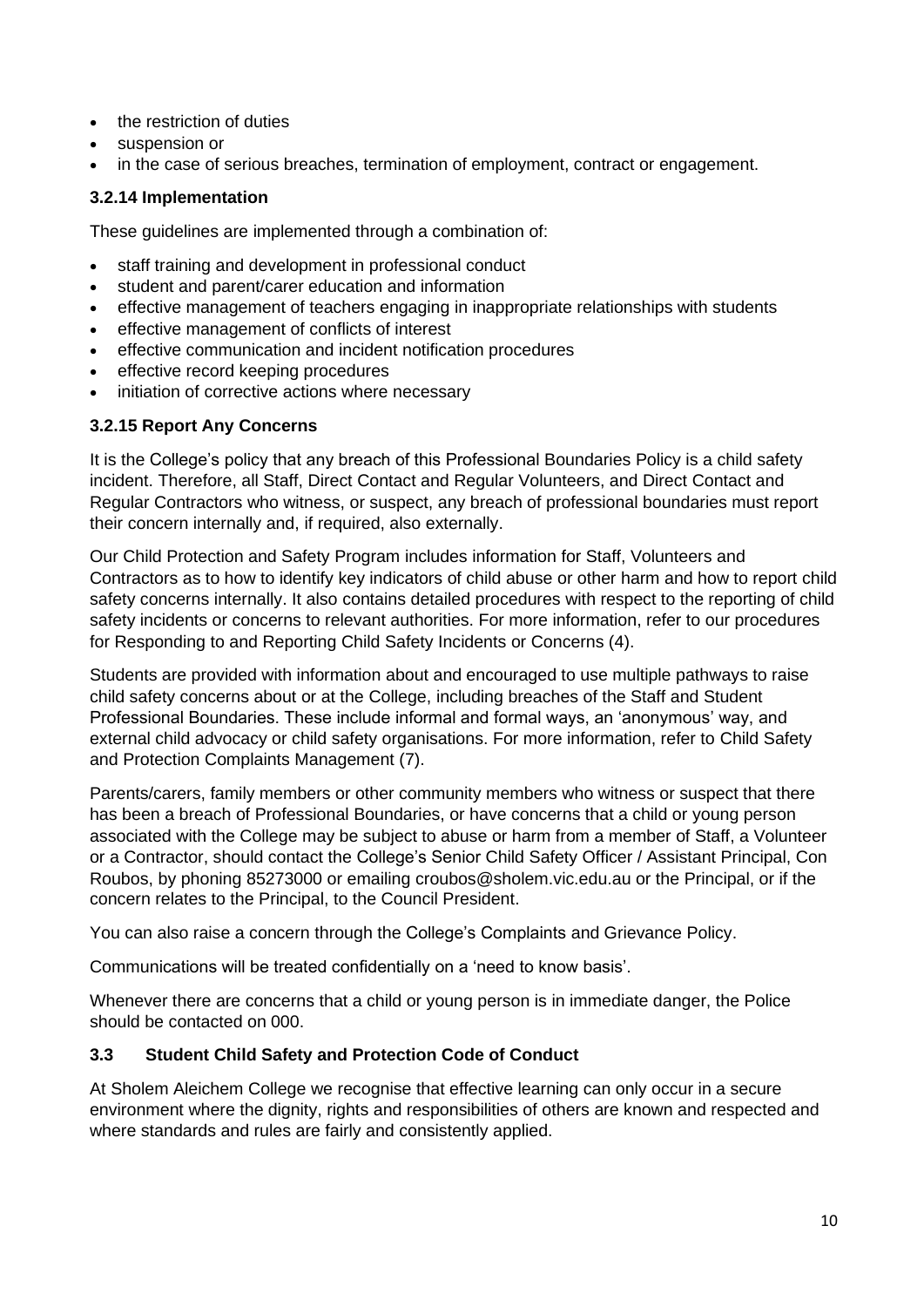The Student Child Safety and Protection Code of Conduct has been developed to clearly set out standards of behaviour that students are expected to abide by. The College uses a variety of strategies to consult with students when considering the Student Child Safety and Protection Code of Conduct. These may include surveys, discussion groups, consultation with the student representative body or other means. For more information, refer to Participation and Empowerment of Students (6).

College Council has approved the College's Student Child Safety and Protection Code of Conduct.

# **3.3.1 Source of Obligation**

Standard 3 of the Victorian Child Safe Standards and Principle 2 of the National Principles for Child Safe Organisations require the College to ensure that children and young people are made aware of their rights, including their right to be safe from harm and that they are provided with ageappropriate information about safe and respectful peer relationships.

To implement these requirements, Ministerial Order 1359 requires College Council to develop documentation that details the strategies and actions that the College will take to, among other things, inform children and students about all of their rights, including to safety, and to recognise the importance of friendships and encourage support from peers. Our Student Child Safety and Protection Code of Conduct is one of these strategies.

# **3.3.2 Responsibilities**

Managing the Student Child Safety and Protection Code of Conduct is a shared responsibility between students, parents/carers and the College. All students and families have ready access to support offered by teachers, Staff and College Child Safety Officers.

# **3.3.3 Sholem Aleichem College's Values**

All students are expected to adhere to the College's Values for A Lifetime. The values represent the expectations for behaviour and wellbeing of all students. The 10 values are:

1. We value Jewish identity

We nurture a passionate, personal sense of Jewish identity.

2. We value being a part of the Jewish Community

THE PAST – We instill a personal connection with our history, heritage and traditions.

THE PRESENT – We foster a proud sense of identification with all Jewish people as an extension of ourselves and our families.

THE FUTURE – We develop a devoted commitment to building the future of the Jewish people.

3. We value improving our world

We have a responsibility to leave the world a better place than the one we inherited in terms of social justice, the environment and inter-personal relations. This includes acts of loving kindness, giving charity and showing compassion for others.

4. We value respect and tolerance

We demand of ourselves respect for others, tolerance of differences and forgiveness of failings. We encourage others to show the same tolerance for us.

## 5. We value lifelong learning

We are a community that encourages the joys of lifelong learning in a fun and supportive environment. We value putting learning into action.

6. We value the seeking of excellence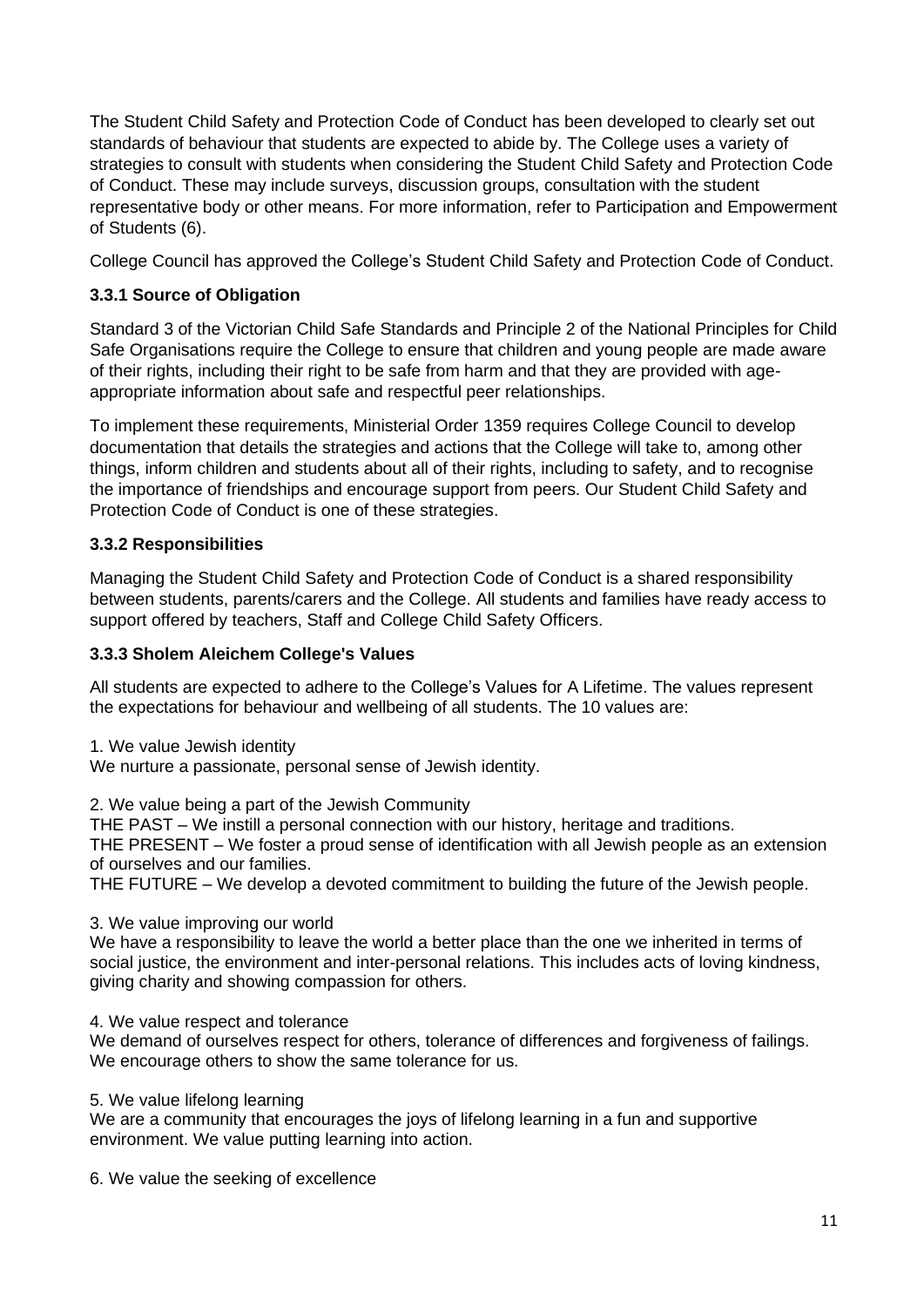We expect we will never be satisfied with less than our best; and that by word and deed, we will support and encourage all to strive to achieve their best as well. We value responsibility, leadership, standing up for what we believe in and being accountable for our behaviour.

#### 7. We value resilience

We nurture the capacity to be able to cope with everyday problems; being assertive rather than aggressive and cultivate the ability to "bounce back" after experiencing hurt, difficulty, disappointment, or significant change.

## 8. We value cooperation

We develop the skills to work harmoniously with others; to give and receive ideas; to understand that together we can make a difference; to nurture a sense of common achievement; and to work for the common good.

## 9. We value happiness and security

We champion the right of all people to expect to live in happiness and security with freedom, justice, equality of rights and a fair go for all. We value celebration of our festivals; of our own achievements and of the achievements of others.

## 10. We value ethical behaviour

In all our actions, we consider the short- and long-term impact on others. We value honesty and integrity, the ability and willingness to recognize one's mistakes; to speak the truth; to be trustworthy of the privacy of others; and to respect the property of others.

## **3.3.4 Students' Rights**

Students have the right to:

- participate fully in their education
- feel safe, secure, and happy at school
- learn in an environment free from bullying, harassment, violence, discrimination, or
- intimidation
- express their ideas, feelings, and concerns.

## **3.3.5 Students' Responsibilities**

Students' responsibilities are to:

- uphold the College's core values at all times;
- be inclusive of each other irrespective of their age, gender, religiosity, race, appearance, educational or physical differences;
- behave in a manner that does not endanger the health, safety and wellbeing of themselves or others;
- ensure that their actions do not bring the College into disrepute:
- uphold the reputation of the College by observing an appropriate standard of behaviour in transit to and from the College and when wearing College uniform;
- respect the authority of members of staff and observe College rules as required;
- strictly adhere to the College's policies and procedures as required;
- be respectful and supportive of the College's ethos and values;
- behave with courtesy and consideration for others. In particular, students must refrain from all forms of bullying and harassment.
- refrain from behaviour which would interrupt the work of any class, hinder the learning opportunities of other students or teaching opportunities of a staff member;
- refrain from activities, conduct or communication that would reasonably be seen to undermine the reputation of the College, employees or students of the College (including activities on social media);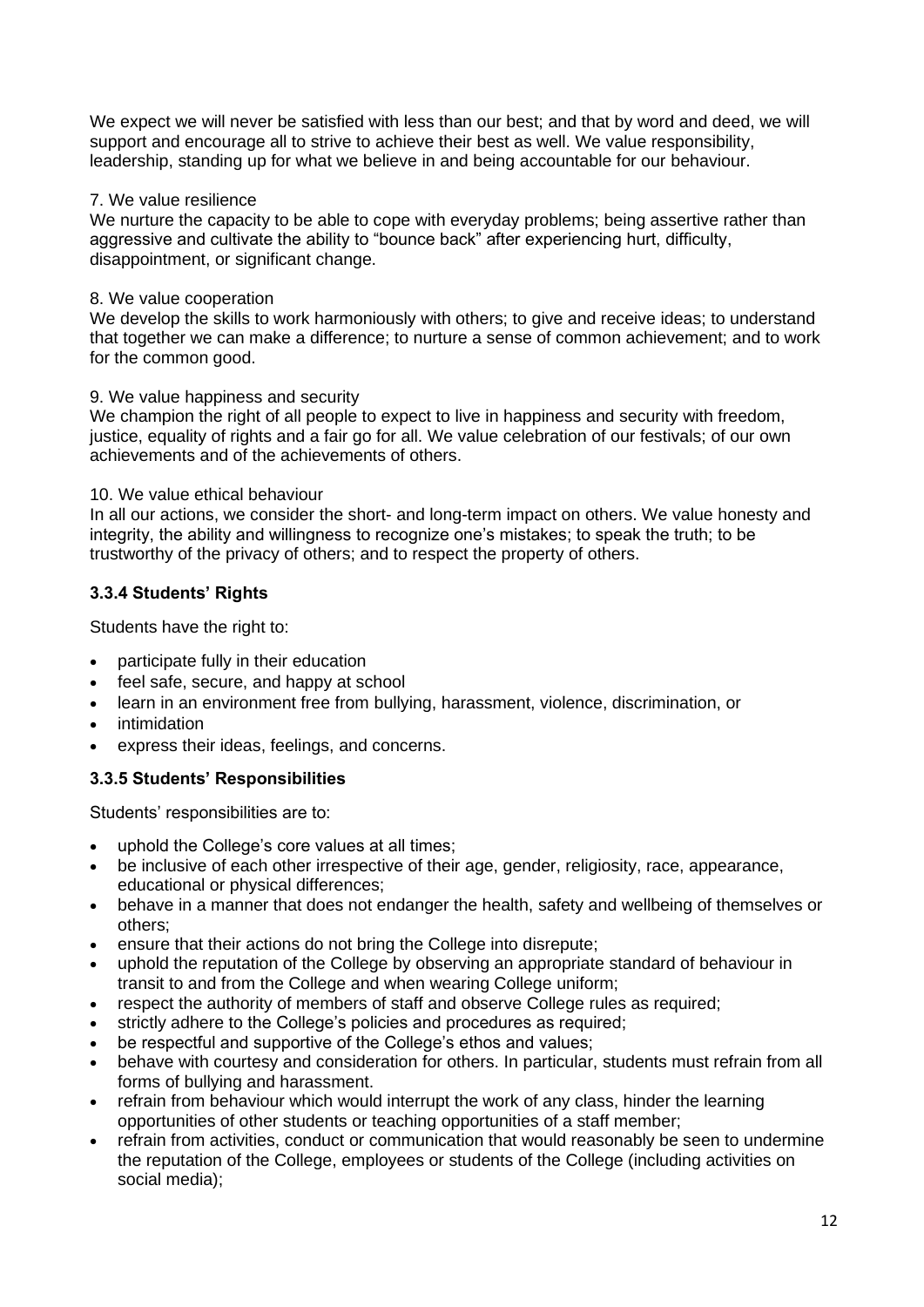- respect College property and the property of staff, contractors, visitors and other students;
- be punctual and attend all classes;
- remain in the College grounds during the School day unless otherwise approved by the College;
- complete work set by teachers promptly and to the best of their ability and to take full advantage of the educational opportunities offered at the College;
- dress neatly and with due regard for health, hygiene and safety in accordance with the College's uniform requirements.

## **3.3.6 Consequences for Breaching the Student Code of Conduct**

Students are expected to observe and uphold the above rights and responsibilities.

Students are also expected to abide by College values, rules and the policies of the College, as well as the directions of teachers.

A breach of this Student Code of Conduct, College rules or policy will be dealt with according to our Behaviour Management Policy.

## **3.3.7 Raising Concerns About Safety**

If a student has concerns about their safety, or the behaviour of others, it's important that they tell a trusted adult. This could be a parent or carer, a trusted teacher or a College Child Safety Officer.

The College provides all students with information about and encourages them to use multiple pathways to raise child safety concerns about or at the College, including concerns about the behaviour of other students. These include informal and formal ways, an 'anonymous' way, and through external child advocacy or child safety organisations.

Our Staff are committed to ensuring that all students feel empowered to speak up and be heard and will take all concerns raised by students seriously and ensure that the student receives ongoing support.

#### **3.4 Child protection, conduct and behavioural standards agreement**

All staff, contractors, volunteers, council members must sign the Child protection, conduct and behavioural standards agreement. Copies are stored by the HR Manager.

#### Child protection, conduct and behavioural standards agreement

Sholem Aleichem College is committed to the safety and wellbeing of all students. The College is committed to a system that ensures that all staff act in the best interest and welfare of each child. It is required that you sign the following statement as part of your application to Sholem Aleichem College.

Staff in the context of this agreement refers to all teaching and non-teaching staff, the School Council, volunteers, third party contractors and external education providers.

## **CHILD PROTECTION:**

All staff, as defined above, are required to complete the Child Protection e-module through College online or participate in the Mandatory Child Protection workshops and Professional Development sessions offered by the College. In addition, all staff are to ensure they are up to date with, and agree to abide by, the Policies and Procedures on child safety available including the Child Protection Policy and Child Protection Code of Conduct. This includes understanding when to approach someone if you have a concern over a child's safety and wellbeing, who to approach and your legal responsibilities.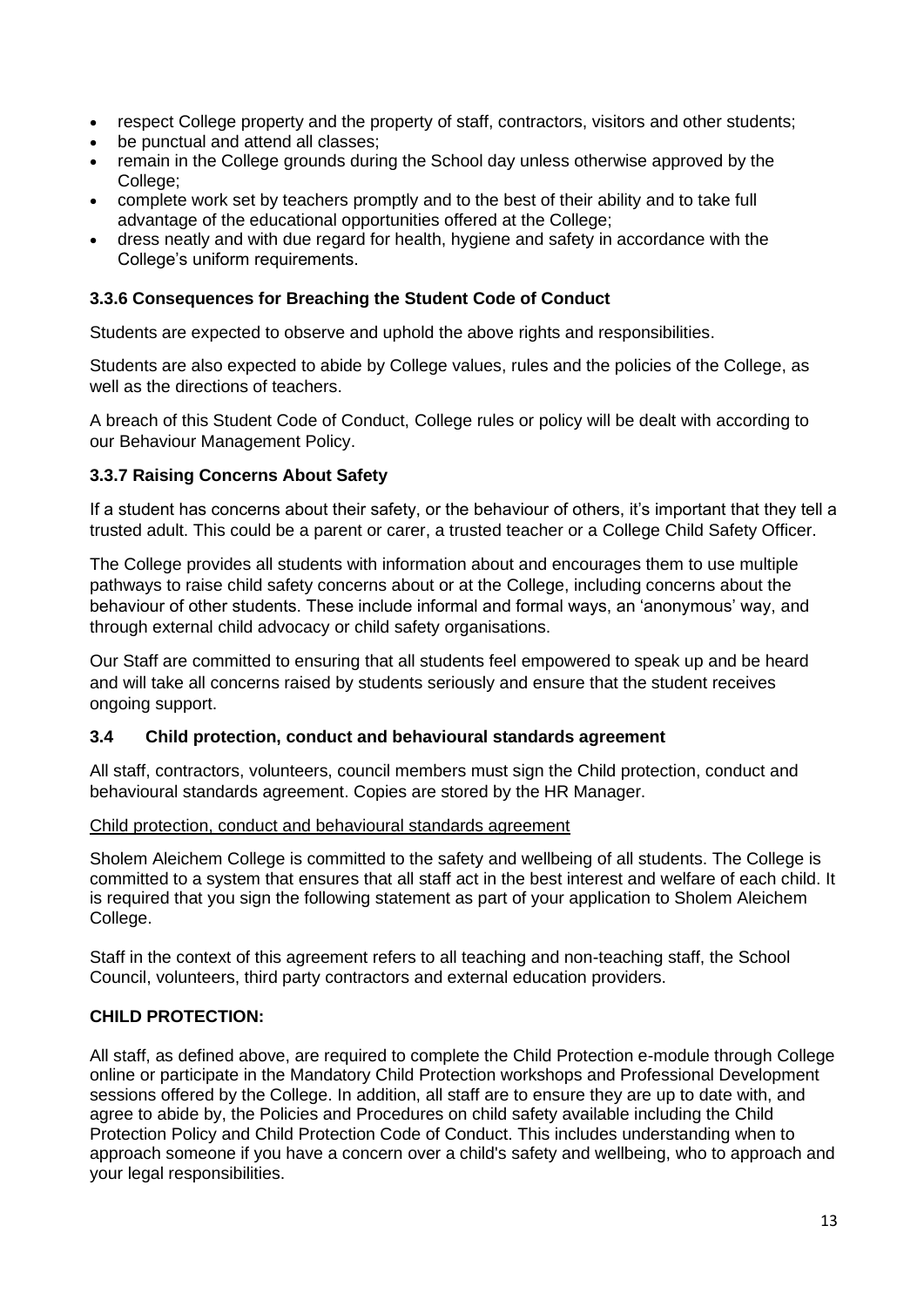## **CONDUCT AND BEHAVIOURAL STANDARDS:**

At Sholem Aleichem College we expect behavioural standards of our students that exemplify the Values for a Lifetime we uphold as contributing members of the school community and wider society. These values guide us in the way we conduct ourselves (manner of speech, dress and behaviour) and how we interrelate and respect others. They also extend to staff/student, student/student, staff/staff and staff/parent interactions. As a school we strive to maintain a safe, secure and supportive environment for every child's physical, social and emotional wellbeing.

Staff members have an increased responsibility to act as role models for our students. We are required to uphold these standards of behaviour during and beyond school hours and these standards govern our professional and private interactions with colleagues and students. These expectations incorporate specific behaviours that relate to unwanted touch and the exertion of inappropriate verbal, physical or psychological influence or control on students and/or staff. Certain behaviours are regarded as incompatible with the goals and standards of the College and are always prohibited. In particular, staff must not:

- Be alone with any child/ren (excluding one's own children) in an area that potentially cannot be seen or observed by other College members or adults (vehicles included)
- Engage in any form of inappropriate behaviour towards students or expose students to such behaviour. For example, massaging, pinching, punching, pushing and physical assault or any other inappropriate touching.
- Use prejudice, oppressive behaviour or inappropriate language with students.
- Express personal views on cultures, race or sexuality in the presence of students or discriminate against any student based on culture, race, ethnicity, sexuality or disability.
- Engage in open discussions of an adult nature in the presence of students.
- Engage in any form of sexual conduct with a student including making sexually suggestive comments and sharing sexually suggestive material.
- Engage in inappropriate or unnecessary physical conduct or behaviours including doing things of a personal nature that a student can do for themselves, such as toileting or changing clothes.
- Engage in any form of physical violence towards a student including inappropriately rough physical play.
- Use physical means or corporal punishment to discipline or control a student. Physical force may never be used other than to safeguard against immediate physical danger.
- Engage in any form of behaviour that has the potential to cause a student serious emotional or psychological harm. For example, staff must refrain from denigrating students publicly or privately or from attempts to control or manipulate students through psychological means.
- Develop 'special' relationships with students that could be seen as favouritism (for example, the offering of gifts or special treatment for specific students).
- Engage in undisclosed private meetings, including online meetings, with a student that is not your own child.
- Engage in meetings with a child that is not your own, outside of school hours and without permission from the College and the child's parent.
- Engage in inappropriate personal communications with a student through any medium, including any online contact or interactions with a student.
- Take or publish (including online) photos, movies or recordings of a student without parental/carer consent.
- Post online any information about a student that may identify them such as their: full name: age; e-mail address; telephone number; residence; school; or details of a club or group they may attend.
- Ignore or disregard any suspected or disclosed child abuse.
- Forbid students to share conversations or information with parents or senior staff, nor instruct students to "keep secrets" from their parents